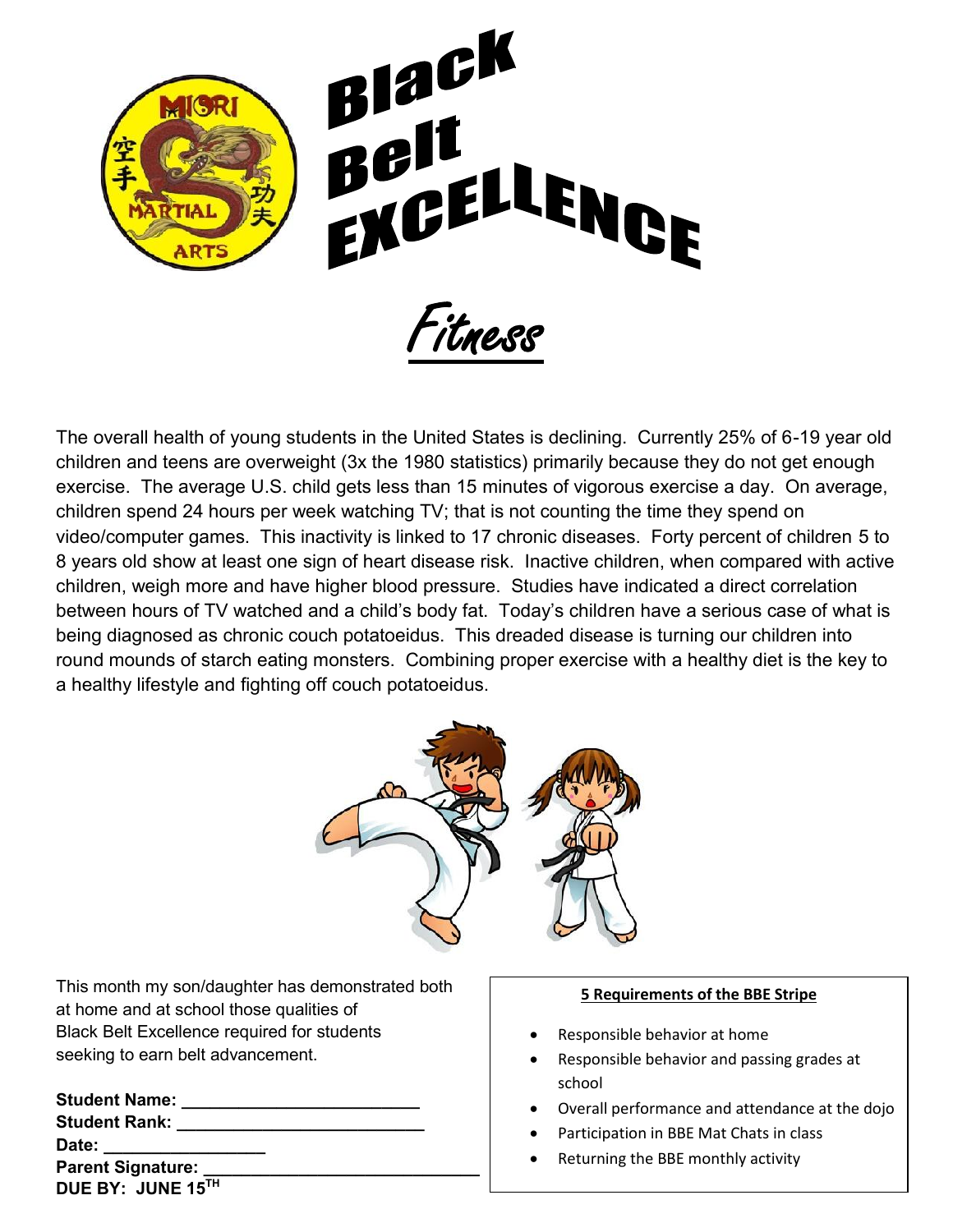## **Circle if the following statements about Fitness is True or False?**

Studies have indicated a direct correlation between hours of TV watched and a child's body fat. True or False

Kids that have fit parents will be fit kids. True or False

It is not as important which activity you use for exercise, it is that you get enough of the proper types of exercise. True or False

Currently 25% of 6-19 year old children & teens are overweight. True or False

A person can eat whatever they want as long as they exercise. True or False

Bodies develop stronger muscles as the result of anaerobic exercise. True or False

To improve health and burn fat, people should exercise 20 to 30 minutes once a week. True or False

**Aerobic or Anaerobic**<br>From the Pictures below circle which is an Aerobic or Anaerobic exercise? Remember:

**Aerobic exercise** burns fat. Aerobic exercise involves increased breathing and elevated heart rate over an extended period of time.

**Anaerobic exercise** involves short bursts of exertion followed by periods of rest. Bodies develop stronger muscles as the result of anaerobic exercise.





 **Aerobic or Anaerobic Aerobic or Anaerobic Aerobic or Anaerobic**







**Aerobic or Anaerobic Aerobic or Anaerobic Aerobic or Anaerobic**